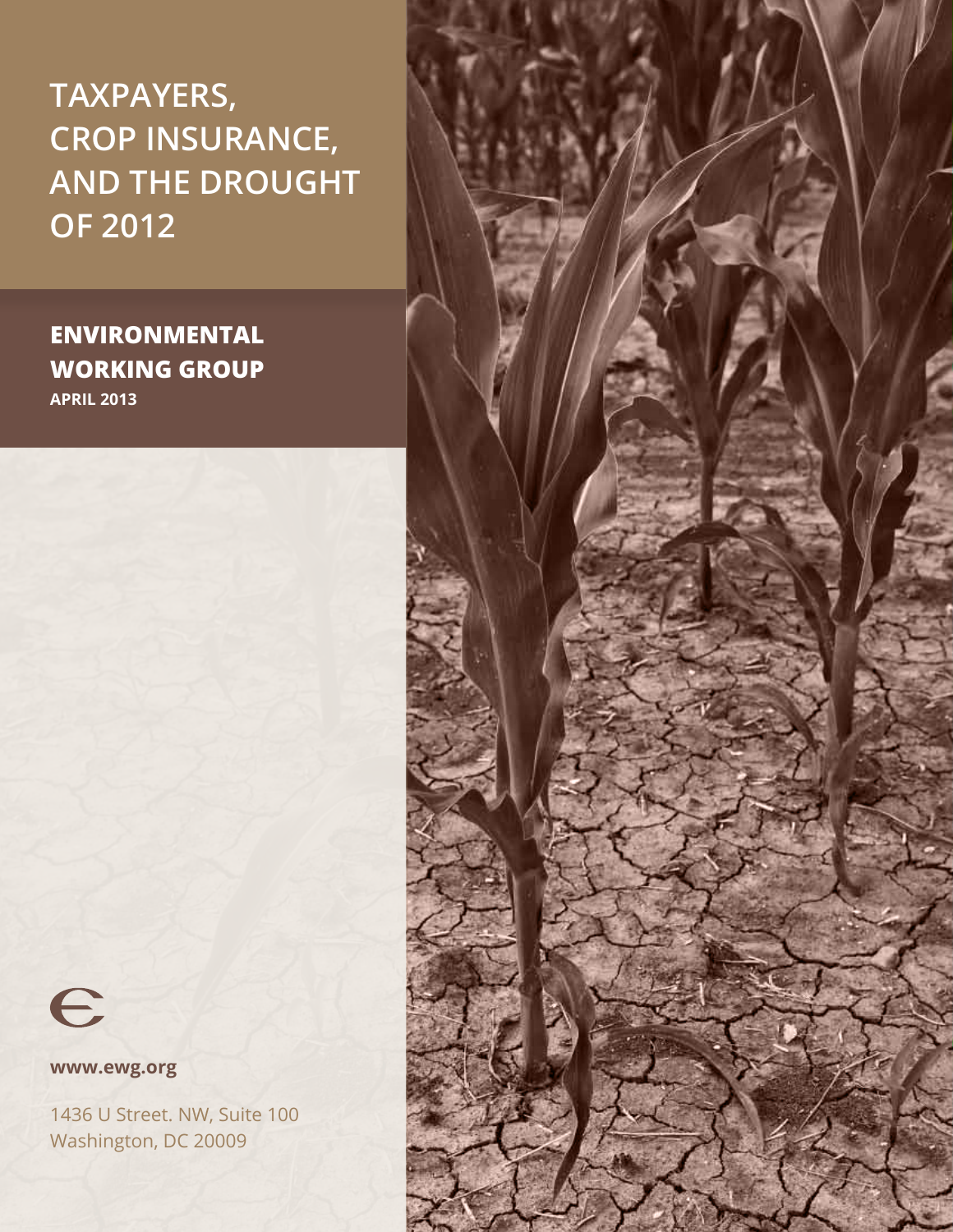# Contents

### **3** Preface

- **4** Full Report
- **5** Crop Insurance in 2012
- **7** Premiums and Subsidies
- **10** Crop Insurance Program Costs
- **14** 2012 Payouts without Revenue Protection
- **14** What Constitutes an Adequate Safety Net?
- **19** Notes

### **Acknowledgements:**

EWG thanks the Walton Family Foundation for its support for this research.

The author thanks Xiaohong Zhu for her data assistance.

## **About EWG**

The mission of the Environmental Working Group (EWG) is to use the power of public information to protect public health and the environment. EWG is a 501(c)(3) non-profit organization, founded in 1993 by Ken Cook and Richard Wiles.

### **Reprint Permission**

To request reprint permission, please email a completed request form to **permissionrequests@ewg.org**

**ENVIRONMENTAL WORKING GROUP** 

**Authors** Bruce Babcock Ph.D. Professor of Economics Iowa State University

#### **Preface**

Craig Cox Vice President for Agriculture and Natural Resources EWG

#### **Editor**

Nils Bruzelius Executive Editor and VP for Publications EWG

## **Designers**

Aman Anderson Ty Yalniz

#### **HEADQUARTERS**

1436 U Street. NW, Suite 100 Washington, DC 20009 (202) 667-6982

**CALIFORNIA OFFICE**  2201 Broadway, Suite 308 Oakland, CA 94612

**MIDWEST OFFICE**  103 E. 6th Street, Suite 201 Ames, IA 50010

**SACRAMENTO OFFICE** 1107 9th Street, Suite 625 Sacramento, CA 95814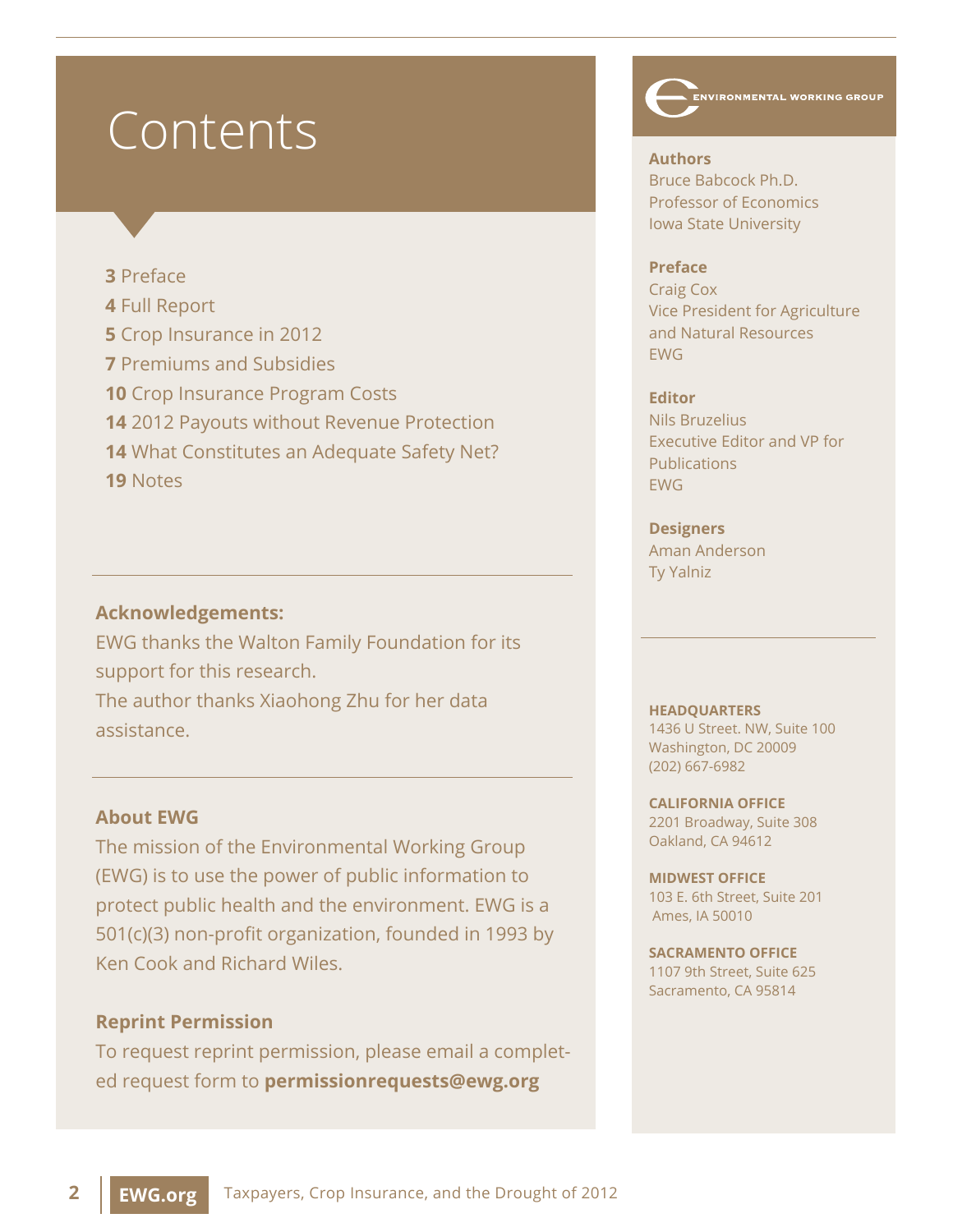# **PREFACE**

### **by Craig Cox**

**Vice President for Agriculture and Natural Resources, EWG**

to the contract of the contract of the contract of the contract of the contract of the contract of the contract of the contract of the contract of the contract of the contract of the contract of the contract of the contrac **HERE WERE TWO REASONS THAT** Environmental Working Group (EWG) commissioned agricultural economist Bruce Babcock of Iowa State University to analyze how the heavily subsidized federal crop insurance program performed during the Corn Belt DROUGHT OF 2012.

First, the 2012 drought drastically cut crop yields across several states – just the kind of event that many economists agree justifies a role for taxpayers in providing farmers with a safety net. Second, Congress is about to take up the farm bill again under serious pressure to cut spending. The taxpayer cost of crop insurance has grown steadily since 2000 and now is the most expensive government program supporting farm income. EWG thought the 2012 drought would be the perfect case to test whether it's possible to save federal tax dollars while still providing an effective safety net for farmers facing potentially crippling losses.

Dr. Babcock's conclusions should be a wake-up call for taxpayers and the senators and representatives in Congress charged with creating a more fiscally responsible safety net. His key findings:

- Over-generous subsidies have turned crop insurance into more of a farm income support program than a risk-management program.
- Taxpayers could provide farmers with a secure

floor under their finances for less than half of what the current program costs.

- Although avoiding *ad hoc* disaster relief expenses has been one of the most-often cited justifications for subsidized crop insurance, the current insurance program cost taxpayers far more in 2012 than traditional disaster relief would have.
- Taxpayers will bear the burden of almost 75 percent of the 2012 insurance payouts; and since 2001, insurance companies have enjoyed \$10.3 billion in underwriting gains – while taxpayers have lost \$276 million.

This latest report from Bruce Babcock adds to the growing evidence that common sense reforms to crop insurance would save billions of dollars while still providing a solid safety net, cutting the deficit and investing in programs that improve human health and the environment. So far, however, the subsidy lobby has managed to push Congress in the opposite direction. If either the failed Senate or House Agriculture Committee farm bill proposals from last year were to become law, taxpayers would be asked to pay even more for crop insurance while funding for conservation and nutrition programs went under the budget knife.

Congress should and could do far better as it takes up the farm bill again this year.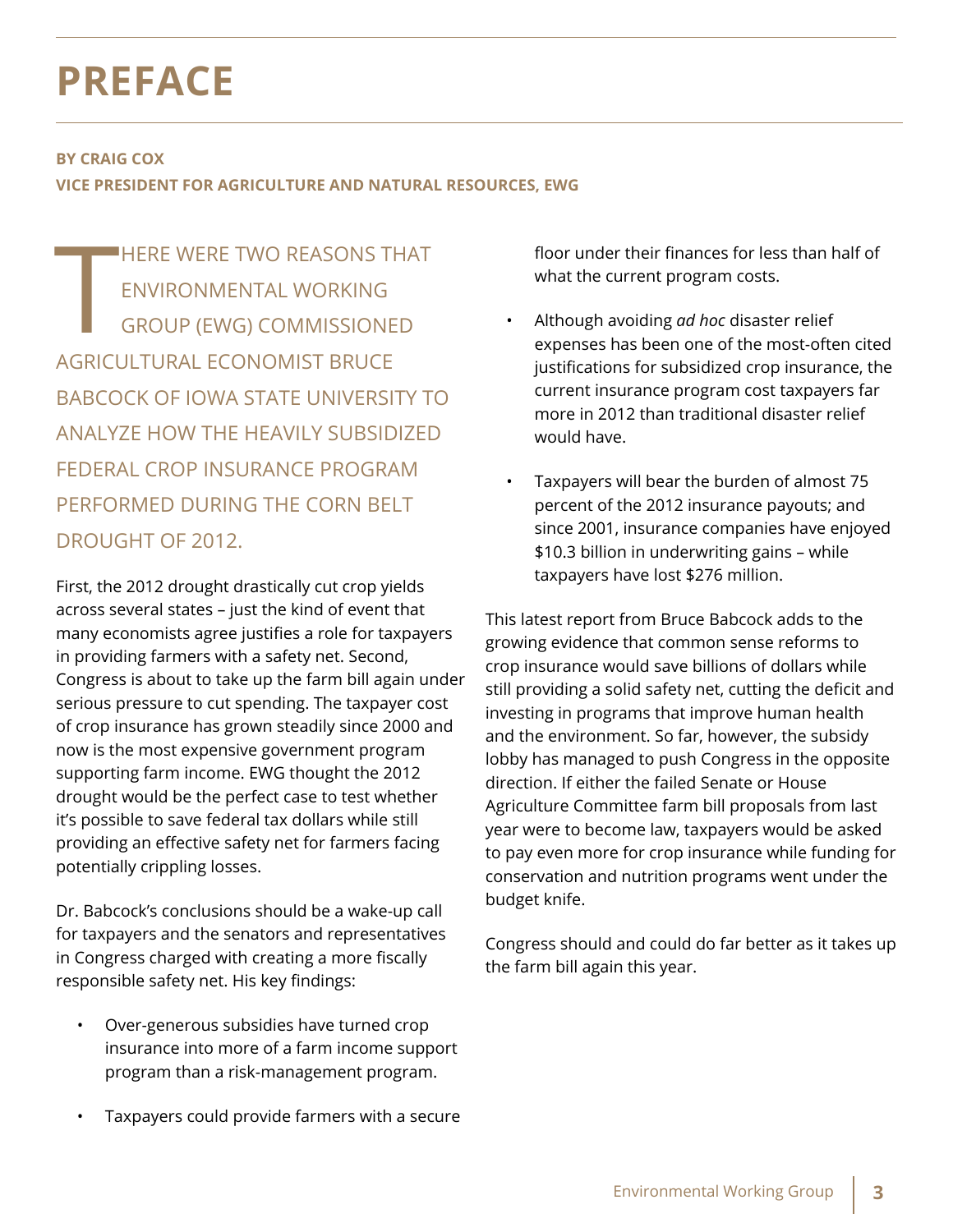# **full report**

# Taxpayers, Crop Insurance and the Drought of 2012

**By Bruce Babcock Ph.D. Professor of Economics, Iowa State University**

 $\begin{bmatrix} \n\vdots \\
\vdots \\
\vdots\n\end{bmatrix}$ ow farm yields in Corn Belt states due to the 2012 drought have led to the highest crop insurance payouts in history. Payouts (indemnities) for the year will exceed \$16 billion, an almost 50 percent jump from the then-record \$10.8 billion paid out the year before.

The big payouts are hardly surprising. A large proportion of US crop acreage is now insured, and farmers experienced record-breaking droughts and prolonged periods of hot temperatures during the growing season in both years. Furthermore, high commodity prices made the insured crops more valuable, driving up the size of the payouts.

Supporters of the current crop insurance program argue that the record-setting payouts show that the program is working exactly as it should: by covering farmers' losses, the insurance provided the financial safety net that they need to be able to pay their bills and survive to plant another crop.

But the truth is very different. A close analysis reveals that crop insurance as it is currently structured and marketed is a bloated, taxpayer-funded income support program that in many cases allows growers, particularly the industrial-scale operations that have been enjoying record profits, to make more money from insurance payouts than they would from a healthy harvest.

There's no question that farmers, who must cope with the vagaries of weather and other difficult-to-predict

risks, deserve a safety net. And a properly structured insurance program that worked like other types of insurance would provide that safety net.

But crop insurance is not like the auto, health and property policies sold by private companies to customers who value the coverage and pay a premium that is adequate to cover their possible losses and the insurers' processing costs, as well as to generate a profit for the agents and the companies. Those companies, in turn, control their risk exposure by buying private reinsurance when needed and by managing their portfolio of policies.

In contrast, the premiums paid by farmers for crop insurance cover only 40 percent of the anticipated payouts. It is taxpayers who foot the bill for the other 60 percent, along with delivery costs, agent commissions and company profits. Taxpayers also shoulder a large share of the losses when payouts exceed premiums, as they did in 2012. Because tax dollars finance such a large share of the costs, farmers' decisions about how much and what type of insurance to buy do not reflect their true valuation of the insurance. And because taxpayers take much of the hit for excess losses, insurance companies' decisions on what types of policies to sell likely do not reflect prudent risk management. In addition, the ability of insurance companies to manage their risk is restricted by the government's requirement that companies must sell crop insurance to all farmers who want it.

Overall, taxpayers' outsized support makes crop insurance more of a farm income support program than an insurance plan. And because it is the government's costliest farm program, it is important to assess whether taxpayers are getting good value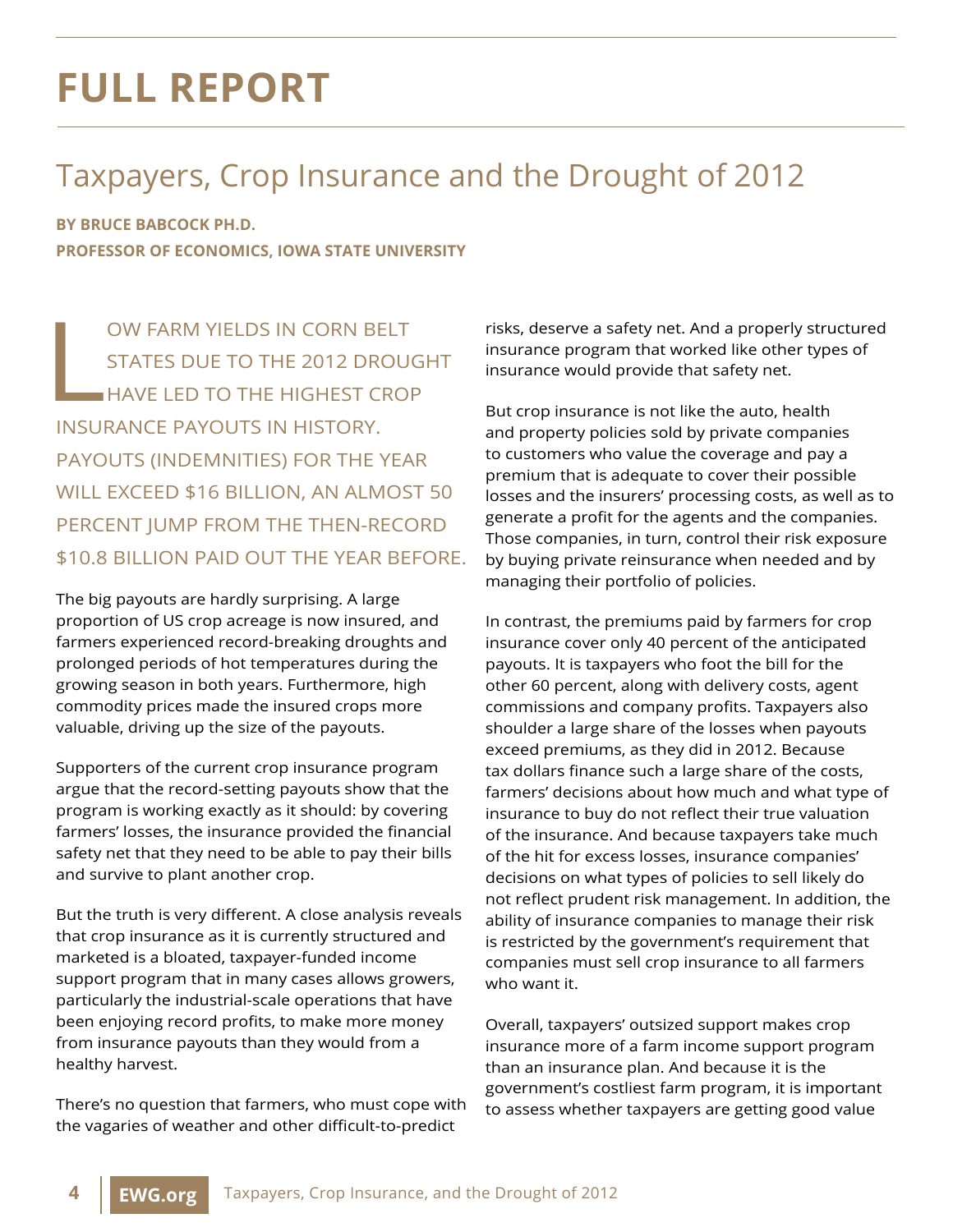for their dollars. The answer is no. Taxpayer subsidies distort farmers' insurance choices and inflate the program's costs.

The detailed analysis that follows shows that because of the taxpayer subsidies, farmers have powerful incentives to buy "Cadillac" insurance policies that dramatically drive up the cost of the program. Without those subsidies, for example, corn and soybean crop insurance payouts would have been just over \$6 billion in 2012 – less than half of the actual amounts. And farmers would still have had a solid floor under their revenues – a far more costeffective farm safety net.

# Crop Insurance in 2012

There is no better place to begin this analysis than by reviewing how crop insurance performed in the drought year of 2012.

Figure 1 shows the number of acres insured and planted in 2012 for the 11 crops with the most insured acreage. Fully 84 percent of planted acreage for these 11 crops was insured. Overall, they represent about 95 percent of total insured crop acreage. The top five crops clearly dominate the crop insurance program, accounting for 90 percent of total insured acreage, 87 percent of total premiums paid and 82 percent of the total amount of insurance purchased in 2012.

# Figure 1. Insured and Planted Crop Acreage, United States



Source: USDA: Risk Management Agency Summary of Business Reports and National Agricultural Statistics Service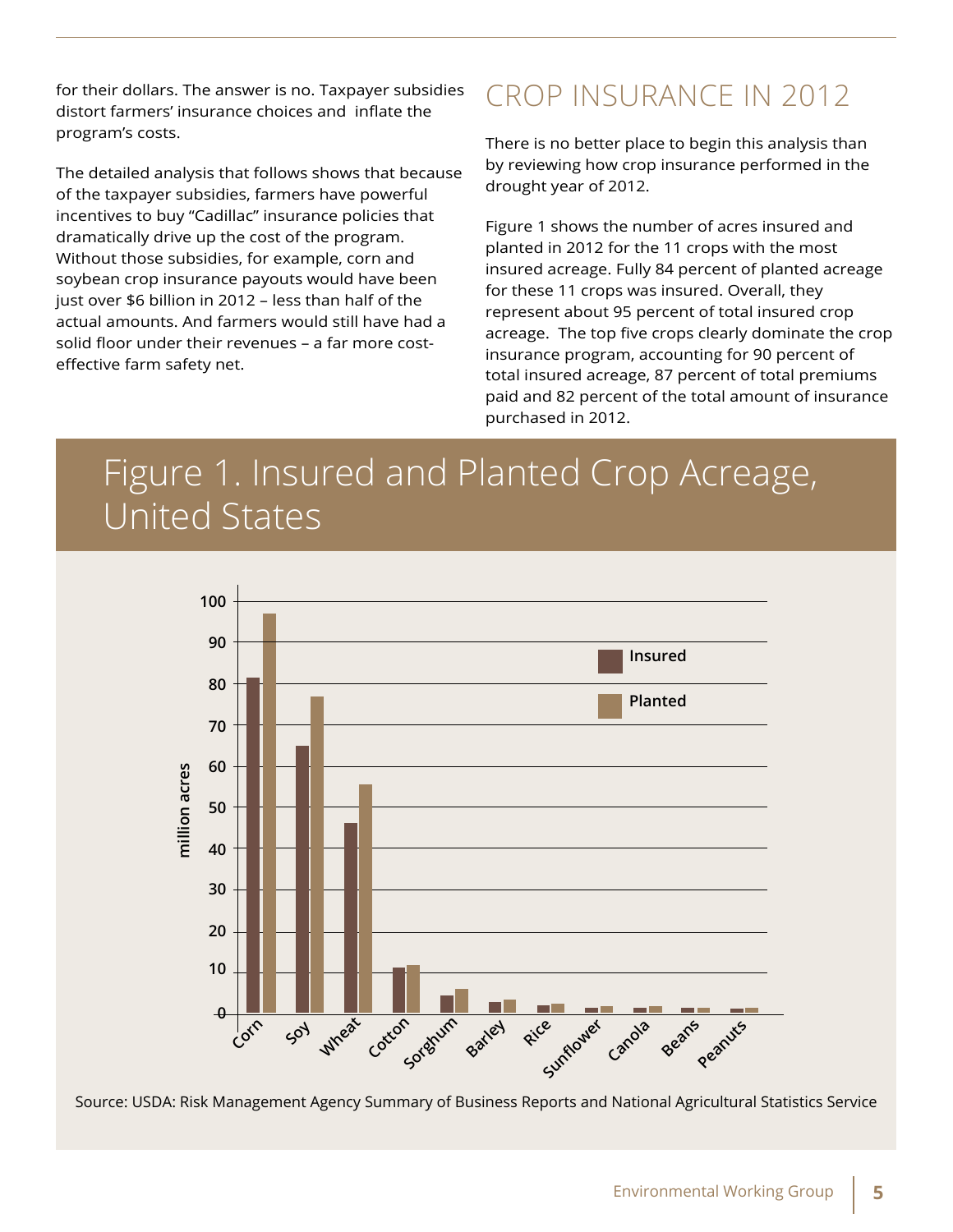There are three major insurance products available for growers of these five crops. Yield Protection (YP) policies cover losses due to low yields. Revenue Protection-Harvest Price Exclusion (RP-HPE) protects against low revenue. Revenue Protection (RP) combines the two, protecting against losses due to low prices when prices drop and against low yields when prices rise.

A farmer's crop insurance guarantee is set before planting. It is determined by the projected harvest time price of the crop and the farmer's history, which is used to estimate the expected yield. The following example of how the different products work is based on the case of a corn farmer with an expected yield of 200 bushels per acre and a springtime-projected 2012 harvest time price of \$5.68 per bushel.

## *YP: Insuring Against Low Yields*

Under a yield protection policy, a farmer's buys insurance against low yields. The yield guarantee equals the product of a farm's expected yield level and the coverage level the farmer selects. Coverage levels range from 50 to 85 percent in 5 percent increments. With an expected 200-bushel yield, the farmer in this example can select a yield guarantee of from 100 to 170 bushels per acre.

In the fall, the farmer's harvested yield per acre is compared to the yield guarantee to determine whether an insurance payment is due. If the harvested yield is less than the guaranteed yield, there is a payout equal to the yield guarantee minus actual harvested yield (the yield loss) multiplied by the projected harvest price.

When defenders of crop insurance cite crop disasters brought about by drought, flood, wind or pestilence to argue that crop insurance is necessary to protect farmers from the vicissitudes of nature, they're talking about YP policies, the type that protects against these disasters. But very few farmers actually buy YP. Instead, they buy protection against revenue declines, not just yield declines. The two products that protect revenue are RP-HPE and RP.

## *RP-HPE: Pure revenue insurance*

With an RP-HPE policy, a farmer chooses to protect dollars per acre, rather than bushels per acre. Available policies guarantee from 50 to 85 percent of projected revenue, which equals springtime projected crop price times expected yield. Thus the corn farmer in our example could select revenue guarantees ranging from \$568 to \$965 per acre.

Come fall, the harvested yield per acre is multiplied by the actual (not the projected) harvest price to determine harvest revenue. This harvest revenue is compared to the revenue guarantee to determine whether there should be a payout. If the harvest revenue is lower than the guarantee, the policy payout makes up the difference.

Some farmers may prefer a revenue guarantee to a yield guarantee because they typically pay production expenses in dollars, not bushels. Even a bumper crop might not generate adequate revenue to pay the bills if the harvest price turns out to be much lower than anticipated.

Advocates of crop insurance seldom tout the benefits of protection against lower-than-expected market prices, perhaps because a grower has more ways to protect against low prices than against low yields. A farmer can use "forward contracts" to lock in a price well before a crop is planted, or, if he or she doesn't want give away upside price potential, use "put options" on futures contracts as price insurance.

RP-HPE provides pure revenue insurance, since any combination of yield and harvest price that generates revenue below a farmer's revenue guarantee triggers a payout. If the combination of price and yield generates revenue that exceeds the guarantee, there is no payout. In 2012, for example, low corn yields increased the harvest price to \$7.50 per bushel. Our 200-bushel corn farmer who purchased an 80 percent revenue guarantee under RP-HPE (at \$908.80 per acre) would not have received a payout if his harvested yield exceeded 121.2 bushels per acre (908.80/7.5 = 121.2). In contrast, the farmer would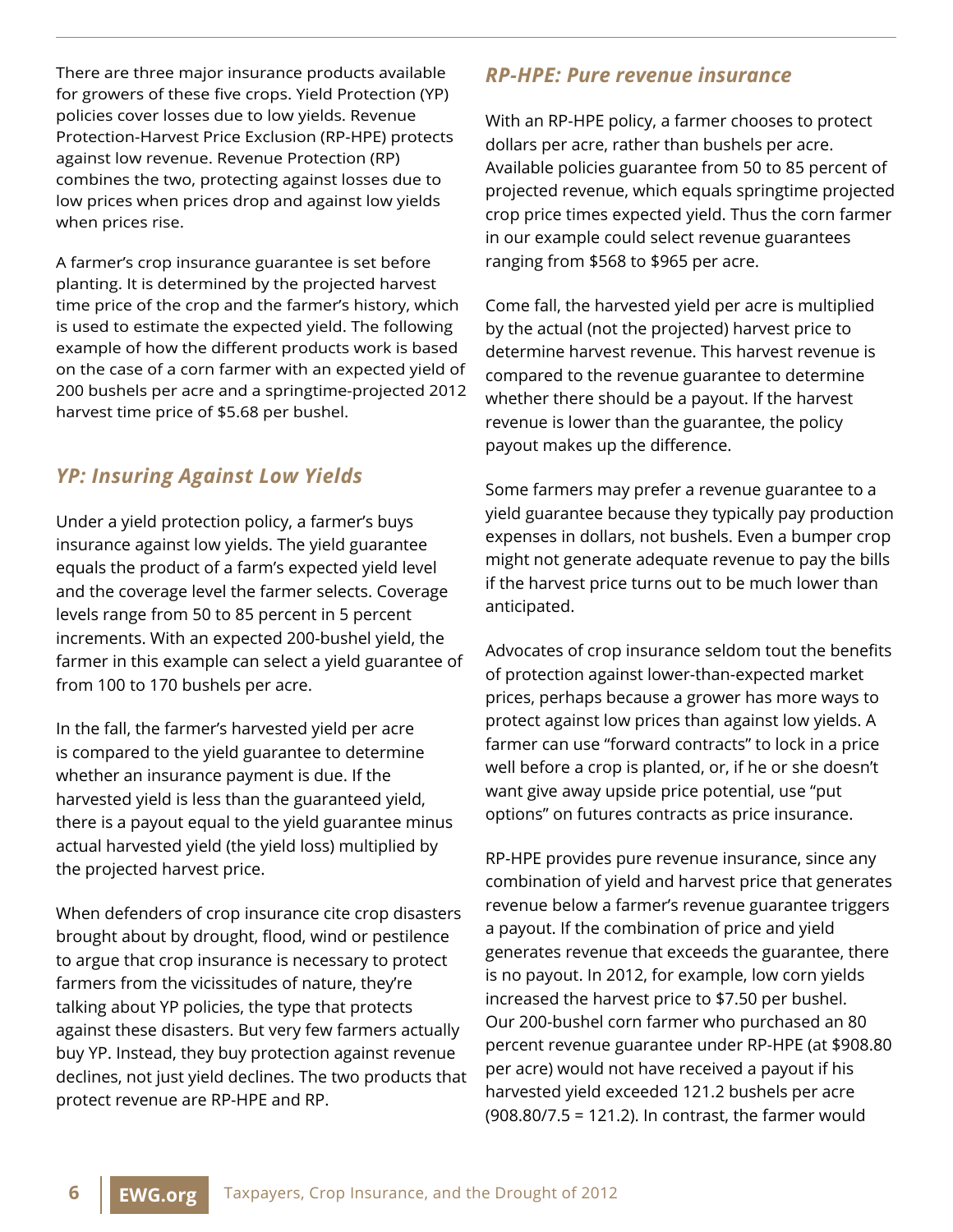have received a YP payout for any yield lower than 160 bushels per acre. That's because the higher harvest-time price is reflected in the calculation of a farmer's loss under pure revenue insurance, but not under yield insurance. This feature of RP-HPE makes for efficient insurance, because it appropriately reduces payouts when prices rise. But the very features that make RP-HPE efficient for taxpayers make it unpopular with farmers.

## *RP: The Cadillac Crop Insurance Policy*

From a farmer's perspective, the problem with Yield Protection is that it does not protect against low prices, and the problem with RP-HPE is that its coverage against low yields is reduced if harvest prices are higher than projected. RP does away with these perceived problems by combining the coverages provided by YP and RP-HPE. RP provides pure revenue insurance when the harvest price falls and pure yield insurance when it rises. Furthermore, when the harvest price increases, yield losses are valued at the higher actual market price rather than the projected price.

If the farmer with the expected 200-bushel-per-acre yield had purchased 80 percent RP and harvested just 125 bushels per acre, the yield loss would have been 35 bushels (0.8 X 200 – 125 = 35) and the RP payout would have been \$262.50 per acre (35 X 7.50 = 262.50). The Cadillac nature of this coverage becomes obvious when you compare what the payouts would have been under YP and RP-HPE. If the farmer had purchased 80 percent YP, then the payout would have been \$198.80 per acre. If the farmer had purchased 80 percent RP-HPE, there would have been no payout at all, because the price increase generated enough extra revenue to compensate for the yield loss.

Of course, Cadillac coverage comes with a Cadillac price. A simple analysis of costs and benefits easily explains why farmers overwhelmingly choose this type of coverage.

## Premiums and Subsidies

Figure 2 shows the per-acre insurance premiums in 2012 for a corn farmer in Champaign County, Ill. – a county hard-hit by the 2012 drought – who had an expected yield of 200 bushels per acre. RP premiums averaged 80 percent higher than RP-HPE and 90 percent higher than YP across the coverage levels shown.<sup>1</sup> If crop insurance were like other insurance markets, one would expect that farmers who paid higher premiums for the Cadillac policies did so because they valued the additional coverage more than the cost of the premiums they paid. If they didn't, they would not buy it. But crop insurance is not like other insurance markets, because farmers can get the Cadillac coverage without paying the Cadillac premiums.

Figure 3 shows the premium subsidy dollars available for the three types of crop insurance. Because the subsidies are proportional to the coverage amounts, RP subsidies are 80 percent higher per acre than RP-HPE's and 90 percent higher than YP's. Figure 3 shows clearly that farmers who want to maximize their subsidies can do so by buying 85 percent RP coverage – a choice that substantially increases the cost to taxpayers. Most farmers, however, make more sophisticated calculations than just maximizing the subsidies.

Suppose that premium subsidies were equalized on a dollar-per-acre basis across all products and coverage levels. Farmers considering higher coverage levels would compare the incremental cost to the additional benefit. Similarly, farmers considering whether to move from RP-HPE to RP would compare the incremental cost of RP with its additional benefits. The incremental cost of choosing a higher coverage level or RP is reflected in the difference in premiums shown in Figure 2. As with any other insurance, the incremental benefit of the additional coverage depends on a farmer's ability and willingness to absorb risk. When the incremental benefits of higher coverage or RP are greater than additional costs, farmers will choose the more expensive insurance.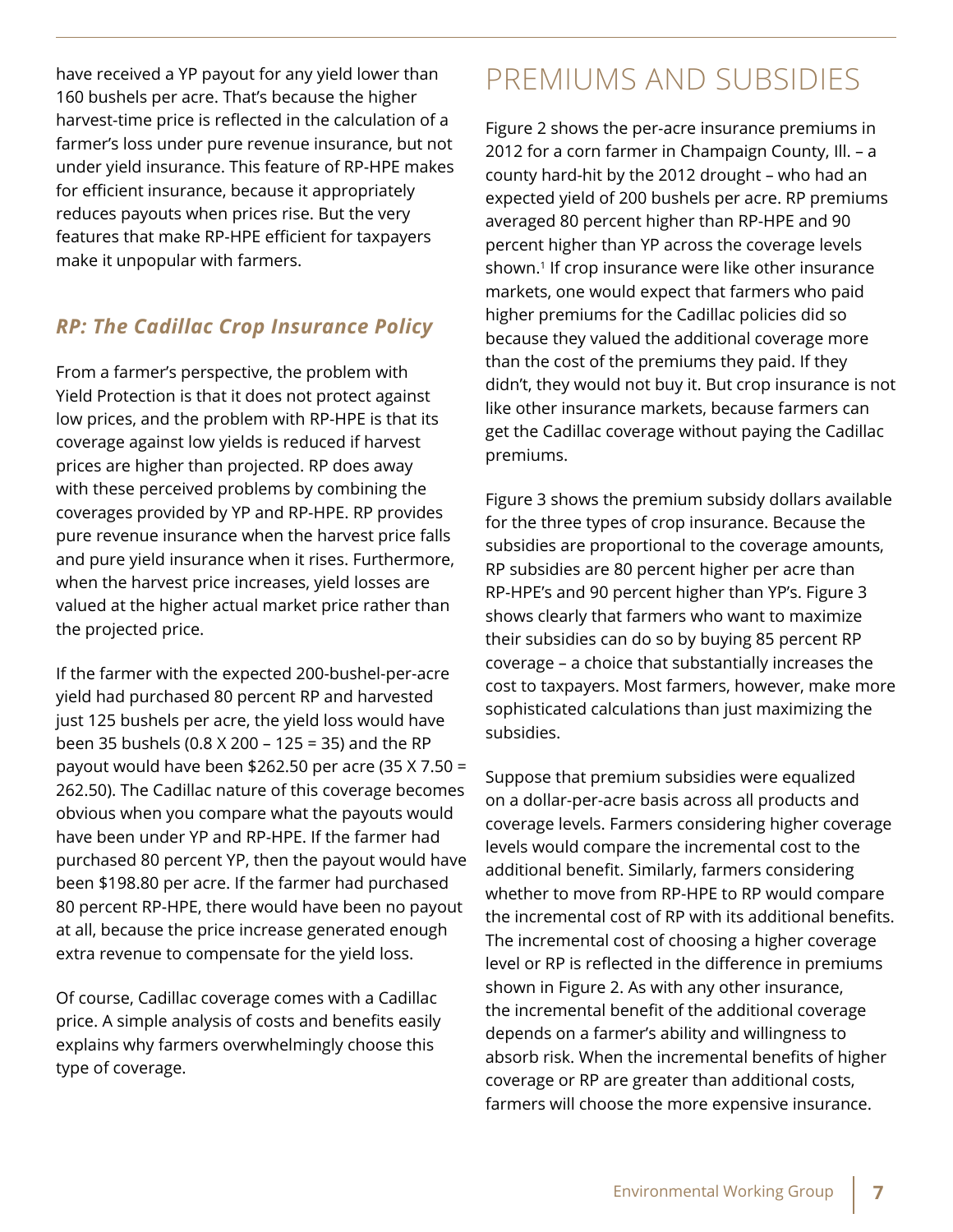# Figure 2. 2012 Per-Acre Crop Insurance Premiums for a Champaign County Corn Farmer



**Coverege Level**

Source: Calculated from premium calculator located on USDA's Risk Management Agency's website.

But as shown in Figure 3, premium subsidies are *not* equal. Farmers who buy RP and high coverage levels benefit from higher premium subsidies. Farmers considering higher coverage levels or RP do not have to pay the full incremental costs. And that means that many more will find that the benefits of higher coverage levels and RP exceed their subsidized cost. Whether farmers decide to increase coverage or buy RP because of premium subsidies depends on how much of the incremental cost they are asked to pay. If they don't have to pay any of the incremental cost, they will all find the additional insurance attractive. If they have to pay 100 percent of the incremental cost, on the other hand, premium subsidies don't influence their choices.

Figure 4 shows the proportion of incremental cost that the Champaign County corn farmer must pay for higher coverage levels for all three types of insurance. The farmer pays only 40 percent of the additional cost of moving from 65 percent to 70 percent coverage. The costs are so low that almost all would find that this move generates benefits that exceed their costs. In contrast, a smaller proportion of farmers would find that moving from 80 percent to 85 percent coverage generates sufficient benefits to make it worthwhile because they have to pay 88 percent of the incremental cost.

The actual coverage levels chosen by Champaign County corn farmers are shown in Figure 5. Almost 89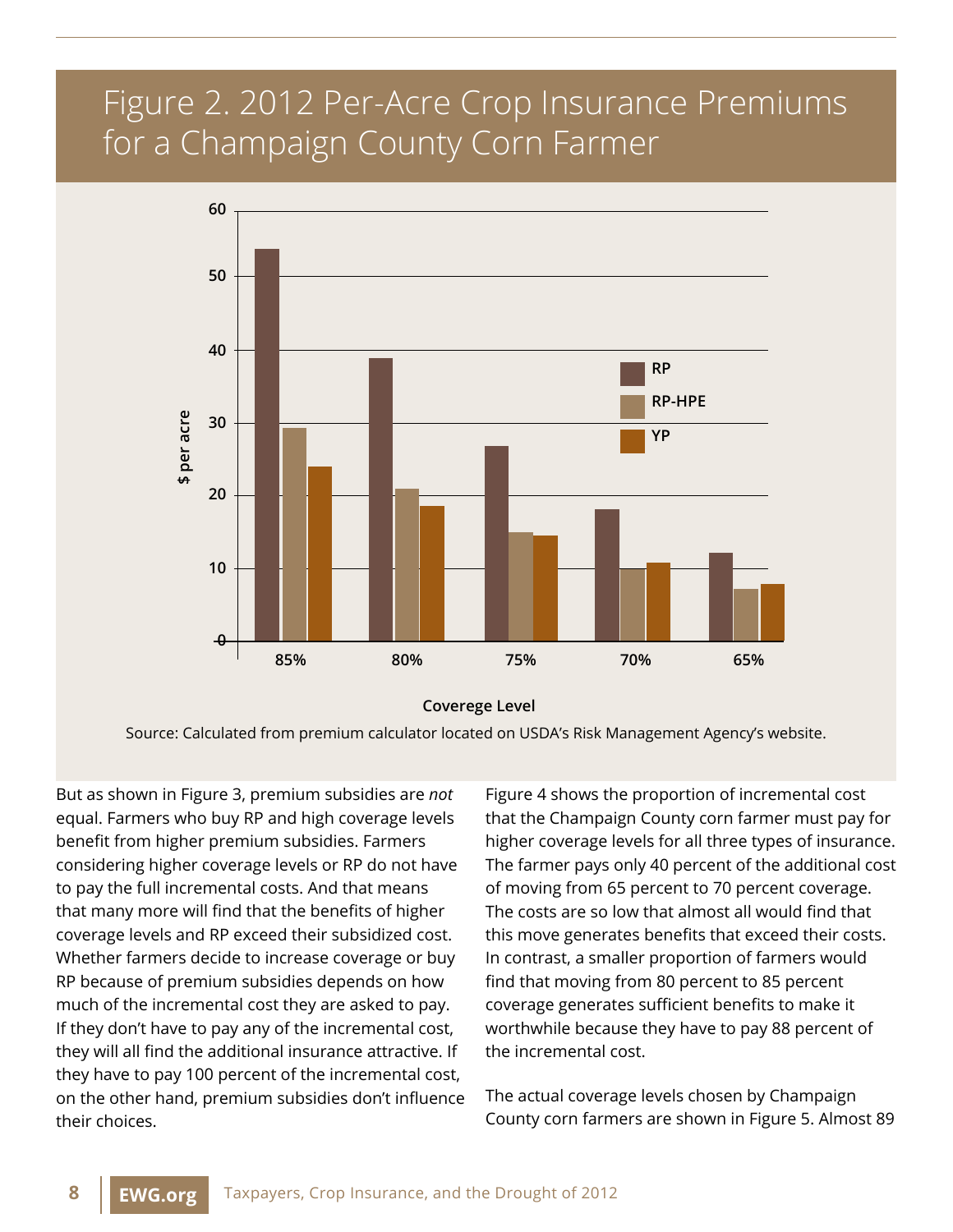# Figure 3. 2012 Per-Acre Premium Subsidies for a Champaign County Corn Farmer



Source: Calculated from premium calculator located on USDA's Risk Management Agency's website.

percent calculated that the artificially low incremental benefits of moving to the 80 percent and 85 percent levels exceeded the incremental costs. That so many farmers found that the incremental benefits of 85 percent coverage to exceed the incremental costs is somewhat surprising, since they had to pay 88 percent of the additional costs. One explanation is that many farmers who bought 85 percent coverage insured their acreage under an enterprise unit that qualified them for even higher subsidies and lower incremental cost requirements than shown in Figure 4.

The same type of calculation can be made for the choice of insurance product. Figure 6 shows the proportion of incremental cost that the Champaign

County corn farmer must pay for moving to RP from either RP-HPE or YP at various coverage levels. Farmers are only asked to pay 41-to-62 percent of the cost of moving to RP at the same coverage level. For example, farmers insured at the 85 percent level pay 62 percent of the cost of moving up to RP. Farmers insured at the 80 percent level pay just over 50 percent of the cost of securing the Cadillac coverage. As a result, you'd expect that most farmers would find that the benefit exceeds the costs. And you would be correct. Only 11 percent of corn farmers in Champaign County who bought crop insurance chose to buy RP-HPE or YP. When you can get Cadillac coverage at a fraction of the actual cost, most opt to buy it.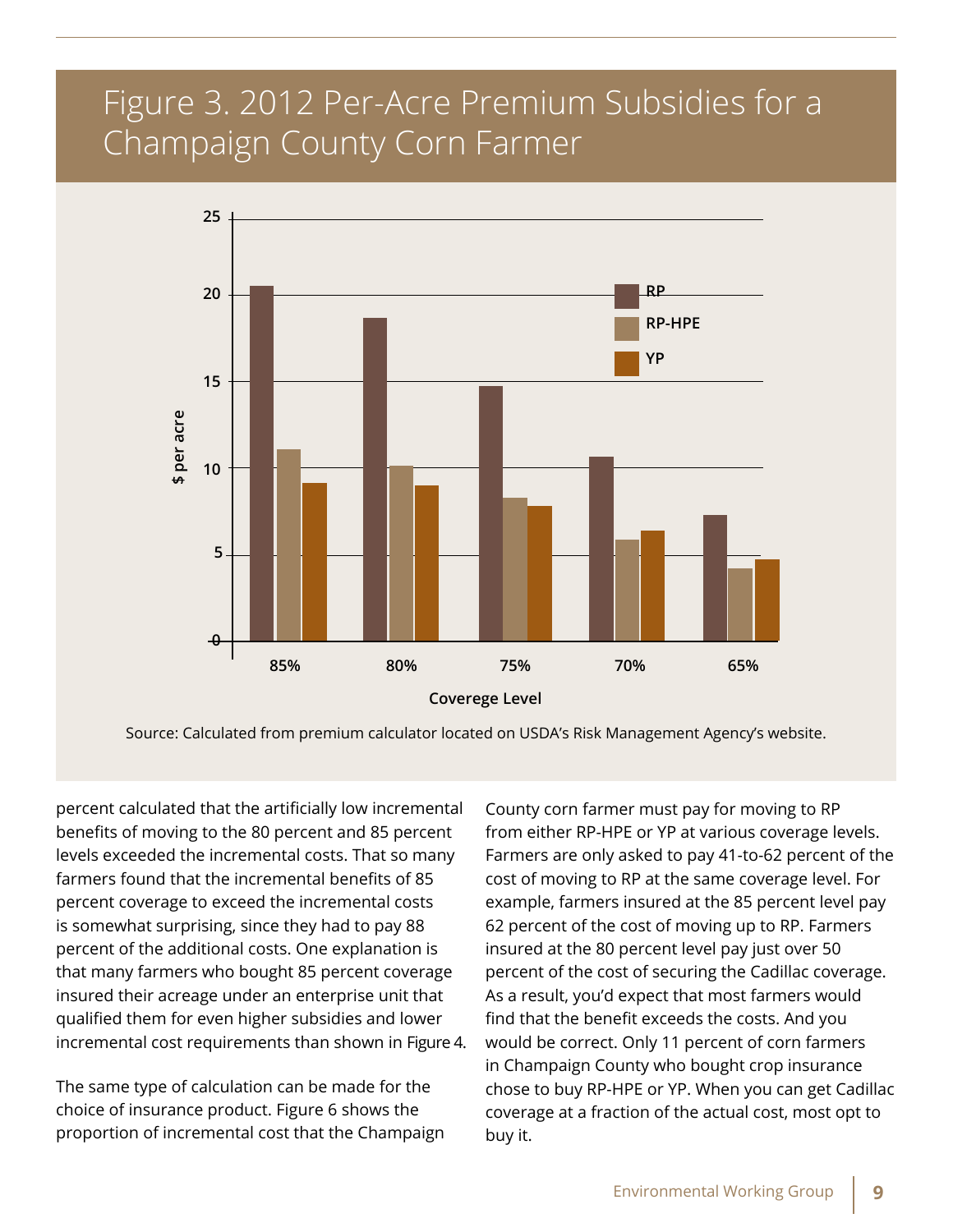# Figure 4. Proportion of Incremental Cost of Higher Coverage Paid by Farmers





Giving farmers incentives to buy RP policies and increase their coverage levels increases taxpayers' costs because the amount the program costs taxpayers is largely proportionate to the cost of subsidizing the premiums. An examination of program costs in 2012 demonstrates that when premiums go up, so too do program costs.

## Crop Insurance Program **COSTS**

Table 1 summarizes program data that can be used to calculate how much the crop insurance program cost taxpayers in 2010, 2011 and 2012. Three years

of data are shown to illustrate how much these costs can vary from year to year.

Row 1 shows the total premium – the premium paid by farmers plus the premium paid by taxpayers. Row 2 is the total payout to farmers who made claims against their insurance. Gross underwriting gain (Row 3) is calculated by subtracting payouts (Row 2) from premium (Row 1). In both 2010 and 2011 there were gross underwriting gains, but in 2012 there was a large gross loss. Gross underwriting gains are shared between taxpayers and the crop insurance companies. The sharing rules for losses are complicated, but in general, the larger the loss (claims exceeding premiums), the greater the taxpayers' share.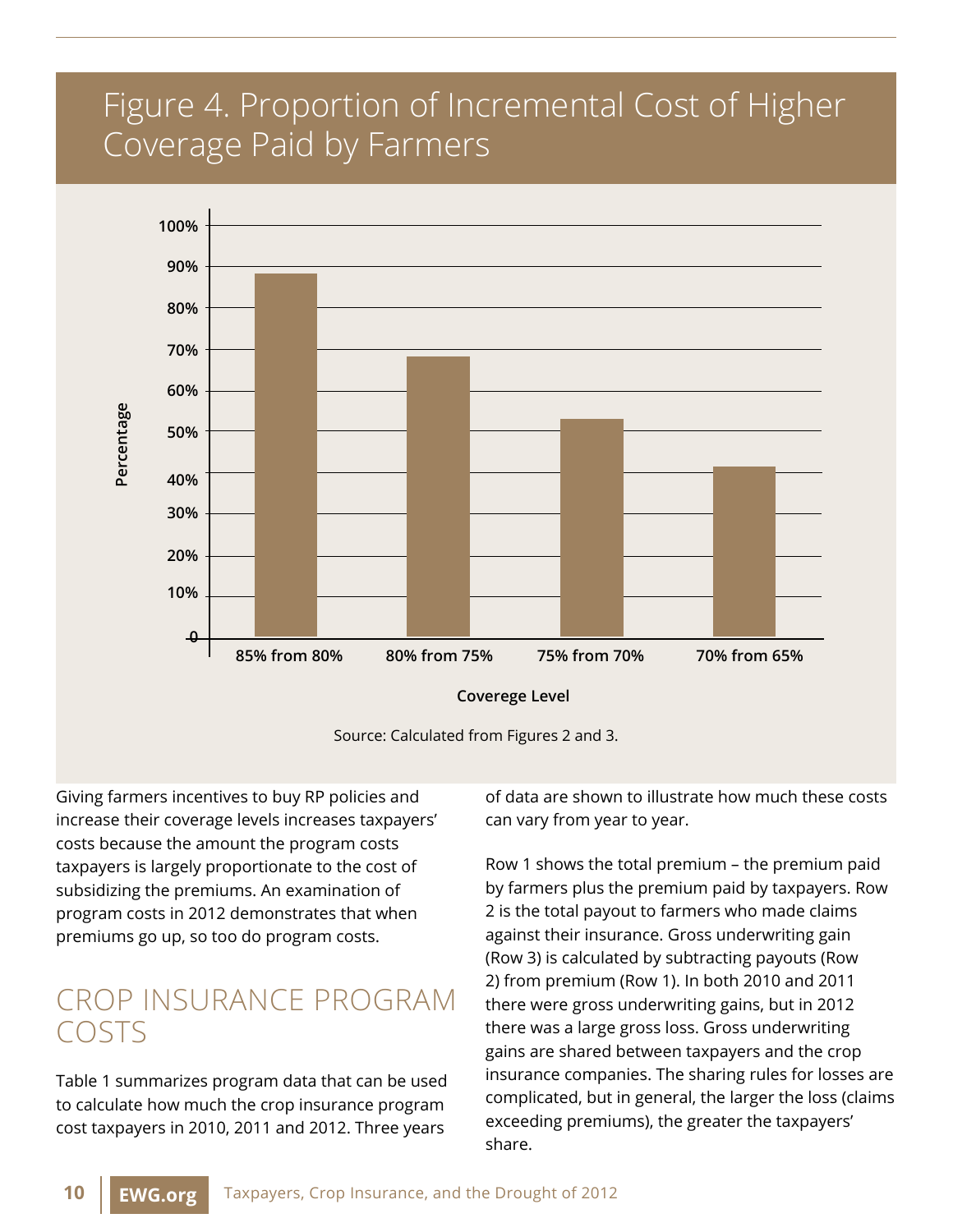# Figure 5. Proportion of RP, YP and RP-HPE Acreage Insured at Various Coverage Levels in Champaign County, Ill.



Row 4 shows the premium subsidy. This is the amount of total premium paid by taxpayers, not farmers. The amount of the premium paid by farmers shown in Row 5 is calculated by subtracting the premium subsidy (Row 4) from total premium (Row 1). In 2012, farmers paid \$2.882 billion in premiums, while taxpayers paid \$4.126 billion.

The net cash benefit farmers gained from the crop insurance program (Row 6) is found by subtracting the farmer-paid premium (Row 5) from the payouts to farmers (Row 2). In 2010, farmers netted \$1.37 billion. In 2012, farmers netted almost \$12 billion.

Payments to insurance companies for their

management and delivery (administrative and operating costs, or A&O) of the program in 2012 totaled \$1.4 billion (Row 7). Row 8 shows the companies' underwriting gain. In 2012 this gain was negative, meaning crop insurance companies lost \$1.3 billion. Taxpayers lost more than twice as much, \$3.7 billion (Row 9). The net cash paid to companies in 2012 was \$105 million (Row 7 plus Row 8). The net cost to taxpayers was \$12.1 billion (Row 11), calculated by adding the net cash paid to farmers to the net cash paid to insurance companies.

Table 1 shows some of the peculiarities of the crop insurance program. First, note that in 2010, taxpayers paid insurance companies more than farmers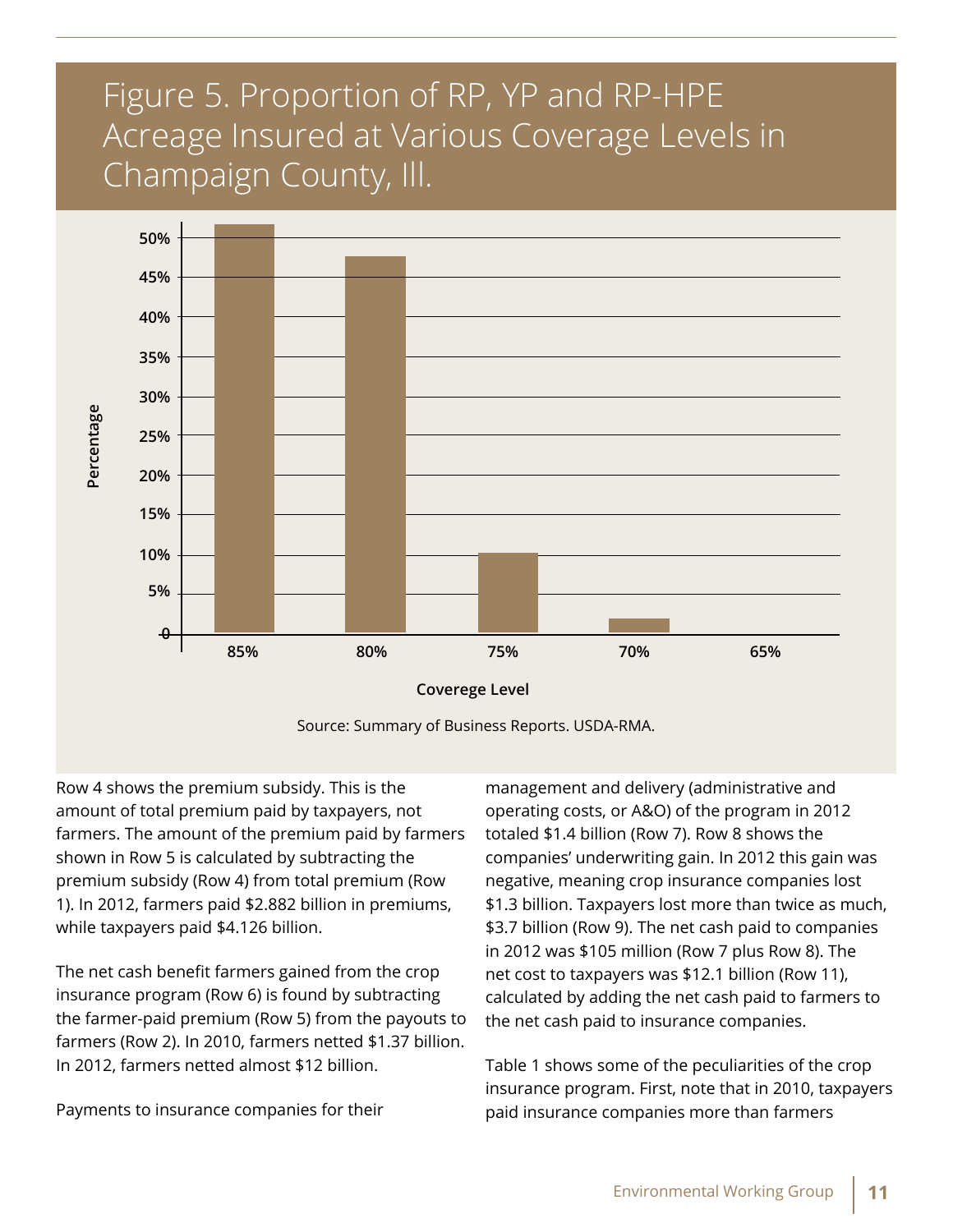# Figure 6. Proportion of Incremental Cost Paid by Farmers Moving to RP from either RP-HPE or YP



received in net payouts. In fact, taxpayers paid companies more than farmers in six of the last 12 years. This illustrates both the high cost of delivering the program and the large year-to-year swings in payouts. These are a direct result of so much of the program being concentrated on corn and soybeans. When those two crops do well, the program's costs are dominated by payments to the companies.

Second, when there are underwriting gains, insurance companies benefit more than taxpayers. In 2010, 57 percent of the gross underwriting gain went to the companies. Taxpayers got 43 percent. In 2011, companies gained \$1.7 billion while taxpayers lost \$550 million, even though the program has a whole had a gain of \$1.1 billion.

In 2012, taxpayers will absorb almost 75 percent of the gross underwriting loss. This is because the complicated formula for sharing gross underwriting gains ensures that taxpayers send lots of money to companies when losses are small and greatly limits the loss to companies when overall losses are high. Since 2001, taxpayers have paid companies significant underwriting gains in every year except 2002 and 2012. Over the 12 years, companies have enjoyed \$10.3 billion in underwriting gains at taxpayers' expense. Taxpayers have suffered a net loss of \$276 million over the same period.

The structure of the crop insurance program ensures that taxpayer costs are largely proportionate to the total premium paid by farmers and taxpayers. The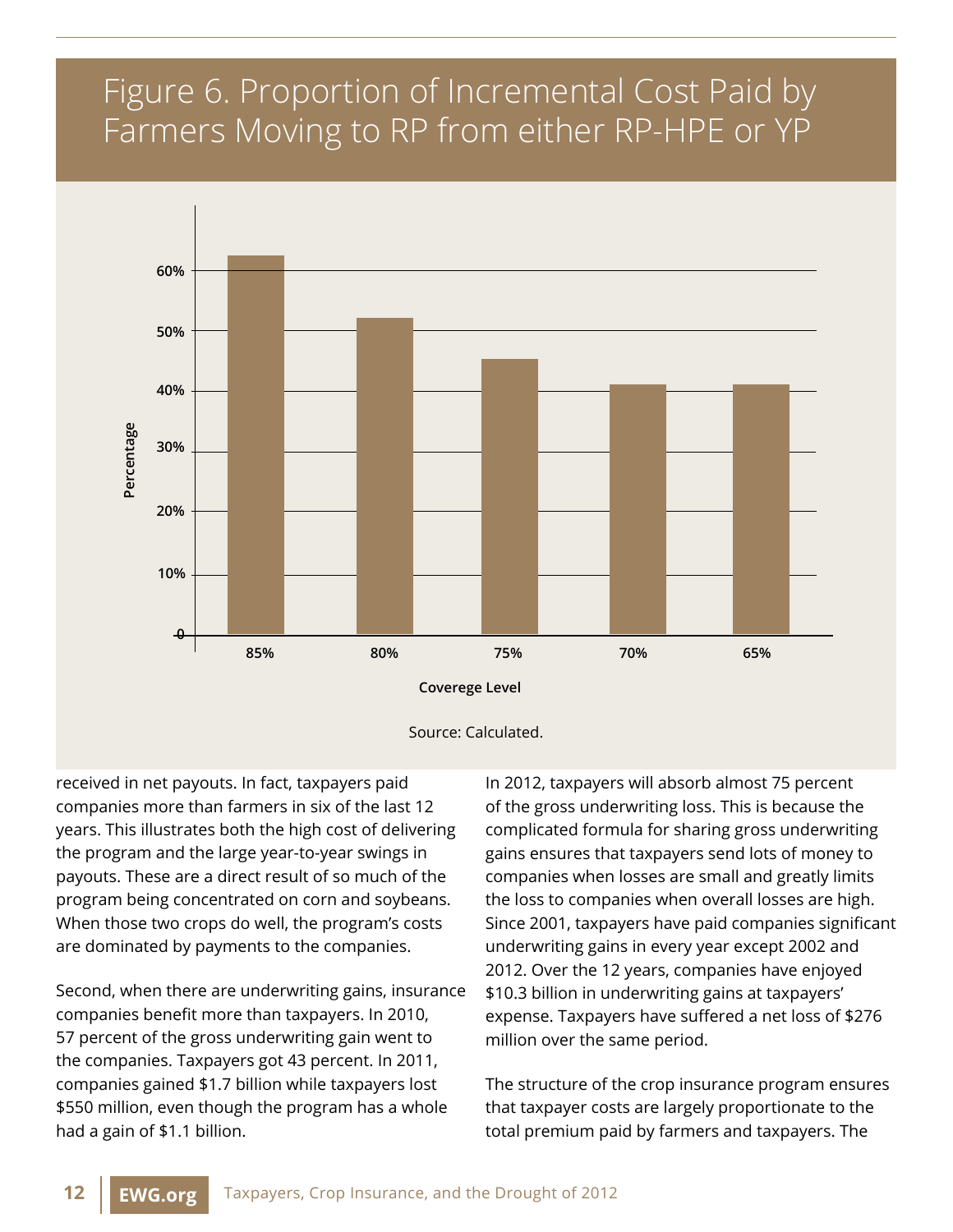# Table 1. Crop Insurance Program Costs

|                         |                                                      | <b>Crop Year</b> |        |          |
|-------------------------|------------------------------------------------------|------------------|--------|----------|
|                         |                                                      | 2010             | 2011   | 2012     |
| Row #                   |                                                      | \$ millions      |        |          |
| 1                       | Total Premiums <sup>a</sup>                          | 7,593            | 11,968 | 11,083   |
| $\overline{2}$          | Payouts <sup>a</sup>                                 | 4,250            | 10,855 | 16,089   |
| 3                       | Gross Underwriting Gains <sup>b</sup>                | 3,343            | 1,113  | $-5,006$ |
| $\overline{\mathbf{4}}$ | Premium Subsidies <sup>a</sup>                       | 4,711            | 7,461  | 6,957    |
| 5                       | Farmer-Paid Premiums <sup>c</sup>                    | 2,882            | 4,507  | 4,126    |
| 6                       | Net Cash to Farmers <sup>d</sup>                     | 1,368            | 6,348  | 11,963   |
| $\overline{7}$          | A&O Reimbursements <sup>e</sup>                      | 1,371            | 1,383  | 1,411    |
| 8                       | Company Underwriting Gainsf                          | 1,915            | 1,666  | $-1,306$ |
| 9                       | <b>Government Underwriting</b><br>Gains <sup>g</sup> | 1,428            | $-553$ | $-3,700$ |
| 10                      | Cash to Companiesh                                   | 3,286            | 3,049  | 105      |
| 11                      | Taxpayer Costi                                       | 4,654            | 9,397  | 12,068   |

a National Summary of Business Reports, USDA- RMA as of April 1, 2013.

b Row 1 minus Row 2.

c Row 1 minus Row 4.

d Row 2 minus Row 5.

e Cost and outlay estimates http://www.rma.usda.gov/aboutrma/budget/cycost2003-12.pdf

f For 2010 and 2011, Reinsurance Reports, USDA-RMA. Calculated for 2012.

g Row 3 minus Row 8.

h Row 7 plus Row 8.

i Row 6 plus Row 9.

cost of premium subsidies increases as the total amount of premiums goes up, and the net cash paid to farmers goes up hand-in-hand with premium subsidies.

Average underwriting gains paid to companies are also proportionate to total premiums. And finally, administrative and operating reimbursements (A&O) also go up as premiums rise, although they have been capped since the Standard Reinsurance Agreement was renegotiated in 2011 as long as total premiums don't fall below about \$8 billion.

Figure 7 illustrates the strong positive relationship between taxpayer costs and total premiums, which is the main reason taxpayers' costs for the crop insurance program have exploded.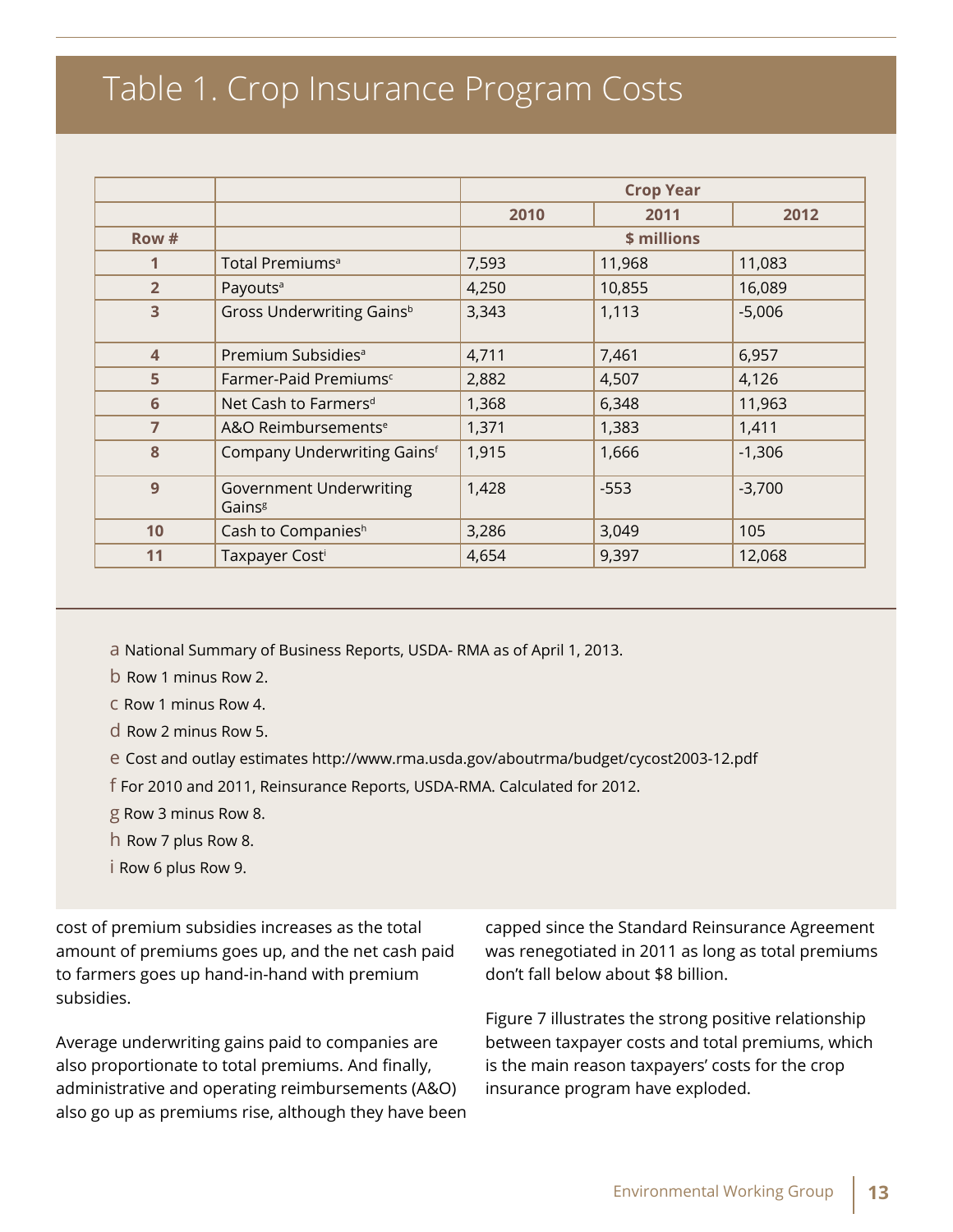Premiums have risen for two reasons. The first is that high prices have made crops more valuable, making them more expensive to insure. The second is that the powerful incentives farmers have to buy higher levels of the far more expensive RP policies. To understand the magnitude of these effects and the resulting escalation in costs, it is useful to calculate what the program would have cost in 2012 if farmers who bought RP policies had instead purchased YP or RP-HPE.

# 2012 Payouts without RP

Premiums for RP coverage are higher than for YP and RP-HPE because farmers have a higher chance of a payout and typical payouts are higher. If the harvest price is lower than the springtime price, then RP and RP-HPE payouts will be the same and both will be higher than YP payouts. If, however, the harvest price is higher than projected, payouts for RP coverage will be higher – sometimes far higher – than for YP. And YP payouts in turn will be higher than for RP-HPE .

The drought year of 2012 provides a good case study to understand why payouts from RP are so much higher than from YP or RP-HPE when disaster strikes. When farmers locked in their insurance yield or revenue guarantees for 2012, projected prices were \$5.68 per bushel for corn and \$12.55 per bushel for soybeans. As it turned out, the actual prices at harvest were \$7.50 and \$15.39 per bushel as the drought lowered yields and drove up crop prices. A straightforward calculation shows how much lower payouts would have been if every corn and soybean farmer had purchased a YP policy instead of an RP policy at the same coverage level. When the harvest price is higher than the projected price, RP policies pay for any yield loss at the higher value, while a YP policy would pay out at the lower projected price. The percent difference between an RP and a YP payout is equal to the ratio of the projected price to the harvest price.

Without knowing each farmer's actual yield, it isn't possible to determine exactly what payouts would have been if every farmer who purchased an RP policy had instead purchased RP-HPE. However, it's possible to estimate the payouts by using the actual per-acre payouts for RP-HPE at each coverage level for each state and making the assumption that the per-acre payouts would have remained constant if all RP policies been RP-HPE instead. It's a simple matter of multiplying the per-acre payouts by the number of acres insured under RP at each coverage level..

Table 2 shows the results for corn and soybeans, which accounted for almost 80 percent of all payouts for insured crops in 2012.

In reality, more than 94 percent of corn and soybean payouts in 2012 resulted from crop losses covered by RP policies. If they had been YP policies instead, payouts would have been cut by 22 percent, from \$12.7 billion to \$9.9 billion. Because RP values crop losses at the higher of the harvest price or the projected price, payouts were \$2.8 billion higher.

With RP-HPE policies, the cost to taxpayers would have been even less. Corn and soybean payouts would have been cut by more than half to just over \$6 billion. This calculation shows the importance of a proper definition of what constitutes a loss. If the effects of drought-induced higher prices are appropriately accounted for, the impact of the drought is substantially smaller than if the higher prices are ignored. RP-HPE policies effectively account for drought-induced higher prices. RP policies do not.

## WHAT CONSTITUTES AN Adequate Safety Net?

It is clear that current premium subsidies give farmers incentives to buy RP policies, greatly increasing the program's costs. The two questions policymakers should ask are:

1. Given the limits on agriculture subsidy dollars, does it make sense to spend them on RP coverage?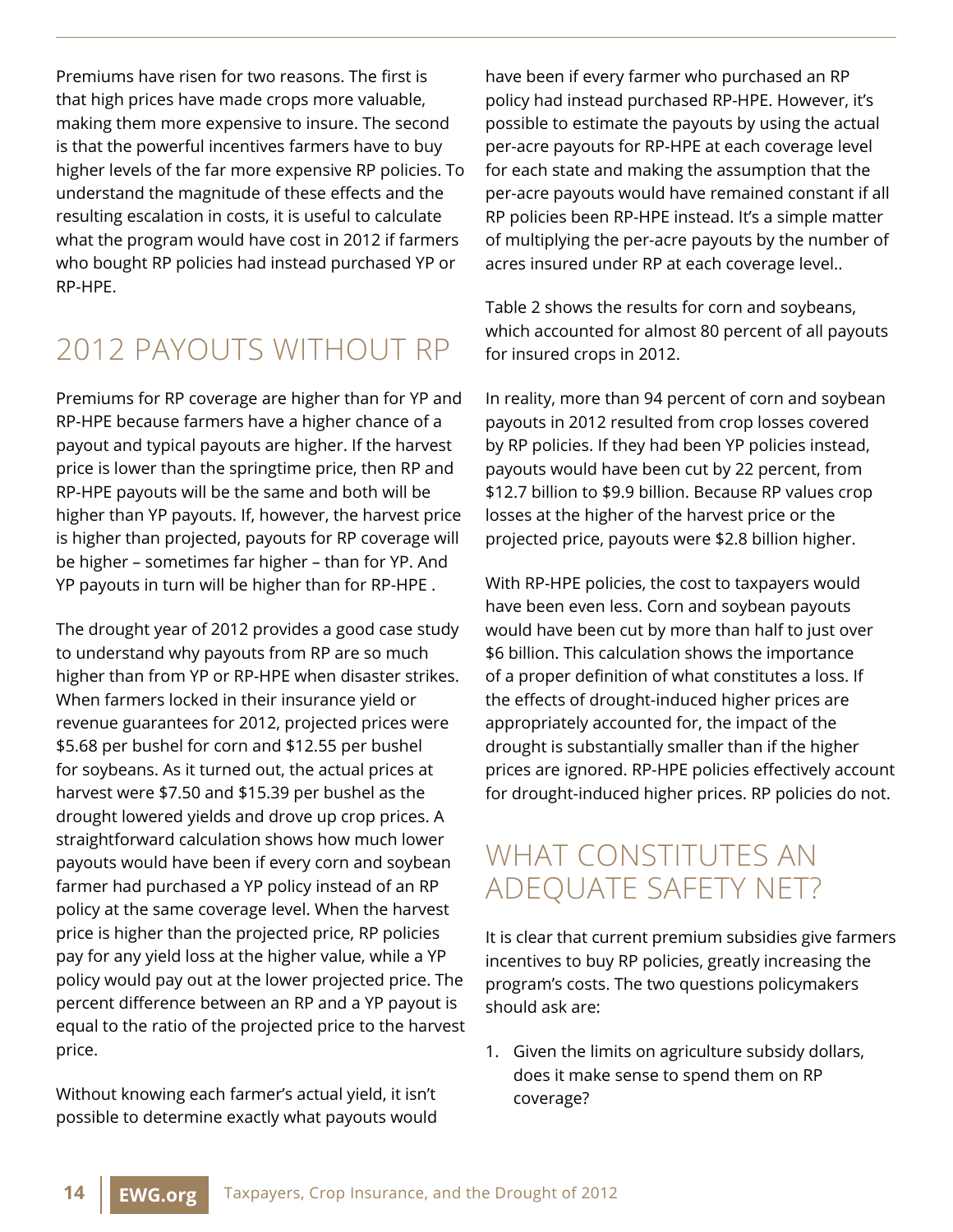# Figure 7. Crop Insurance Program Costs and Total Premiums Since 2001





2. Would farmers have an adequate safety net if they purchased YP or RP-HPE policies? It would be easy to answer this question if we knew what kind of safety net farmers would purchase if taxpayers were not subsidizing some of their choices. Unfortunately, there's no way to know how farmers would spend their own money if their decisions were not heavily influenced by subsidies. A useful alternative, however, is to examine the different degrees of "safety" provided by the main three insurance products.

Return now to the corn farmer with an expected yield of 200 bushels per acre. Suppose that before planting corn in 2012, this farmer anticipated getting a price of \$5.68 per bushel and a yield of 200 bushels. That is, this farmer expected revenues of \$1,136 per acre (\$5.68 x 200 bushels). Suppose further that this farmer purchased crop insurance at the 85 percent coverage level. At this level RP and RP-HPE provide an insurance guarantee of \$965.60 per acre. Under YP the guarantee is set at 170 bushels per acre. Below this yield level the lost bushels would be valued at \$5.68 each. Table 3 shows payouts, market revenues and total revenues for this farmer if his 2012 yield was 0, 50, 100 or 150 bushels per acre, assuming that the farmer sells the corn at the 2012 official harvest price of \$7.50 per bushel.

Because the harvest price of \$7.50 per bushel was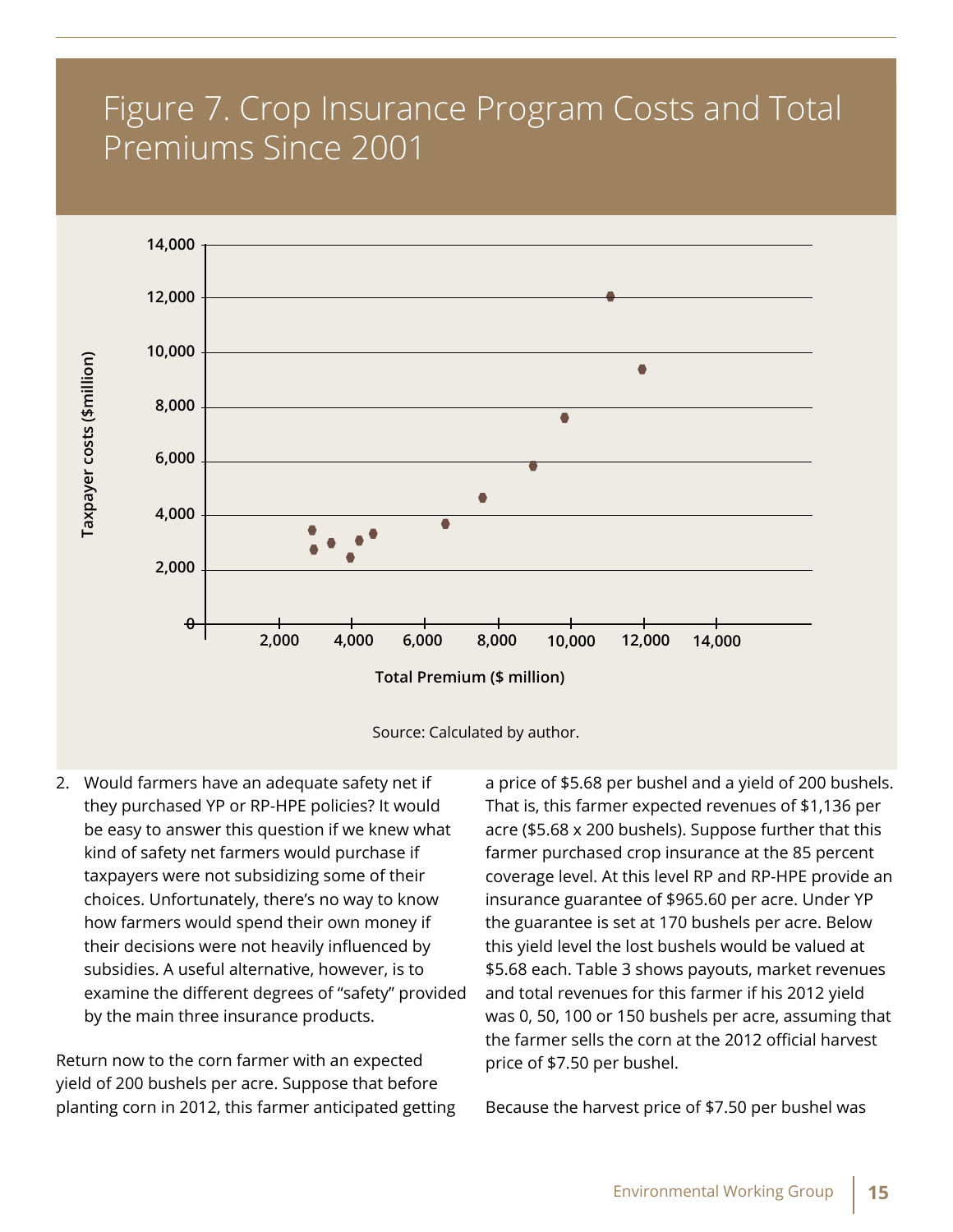# Table 2. Impact of RP on 2012 Corn and Soybean Payouts (\$ million)

| <b>Actual Payouts</b>                | Corn     | Soybean | <b>Total</b> |  |  |  |  |
|--------------------------------------|----------|---------|--------------|--|--|--|--|
| <b>RP</b>                            | \$10,064 | \$1,899 | \$11,962     |  |  |  |  |
| YP                                   | \$378    | \$105   | \$328        |  |  |  |  |
| <b>RP-HPE</b>                        | \$223    | \$20    | \$398        |  |  |  |  |
| <b>Total</b>                         | \$10,665 | \$2,024 | \$12,688     |  |  |  |  |
| <b>Payouts if YP replaced RP</b>     |          |         |              |  |  |  |  |
| YP                                   | \$8,000  | \$1,631 | \$9,631      |  |  |  |  |
| <b>RP-HPE</b>                        | \$223    | \$20    | \$243        |  |  |  |  |
| <b>Total</b>                         | \$8,223  | \$1,651 | \$9,874      |  |  |  |  |
| <b>Payouts if RP-HPE replaced RP</b> |          |         |              |  |  |  |  |
| YP                                   | \$378    | \$105   | \$483        |  |  |  |  |
| <b>RP-HPE</b>                        | \$4,775  | \$764   | \$5,539      |  |  |  |  |
| <b>Total</b>                         | \$5,153  | \$869   | \$6,022      |  |  |  |  |

Source: Summary of business reports, USDA-RMA and author calculations.

higher than the projected price of \$5.68, RP payouts are higher than YP and RP-HPE payouts at all three yield levels. YP payouts occur whenever RP payouts occur but are lower because YP policies pay out at the lower projected price. There is no RP-HPE payout when yield is 150 bushels per acre because revenue from selling the smaller crop at the drought-induced higher price is above the guaranteed level.

Total revenue equals the market revenue plus the insurance payout. RP total revenue is constant at \$1,275 per acre because the RP payout compensates for lost bushels at the same price that the farmer sells harvested bushels. Note that total revenue under RP is \$139 per acre higher than anticipated revenue. This shows that when prices increase and there is a yield loss, farmers who buy RP actually net more revenue than if there had been no drought.

The same situation can occur with YP coverage if the yield loss is not too great, but with YP the reason why total revenue is higher than anticipated revenue is that harvested bushels are sold at a higher price. When yield is low enough, total revenue will fall below anticipated revenue, but it will never fall below the insurance guarantee of \$965.60.2

Because RP-HPE provides pure revenue insurance, the farmer can never collect an insurance payout that produces more revenue than the insurance guarantee. If total revenues rise above the guaranteed level, it is because the farmer has benefited from the drought-induced higher prices, which offset part or all of any loss from lower yields.

Supporters of the crop insurance industry claim that the 2012 Corn Belt drought was devastating to farmers.3 But Tables 2 and 3 show that how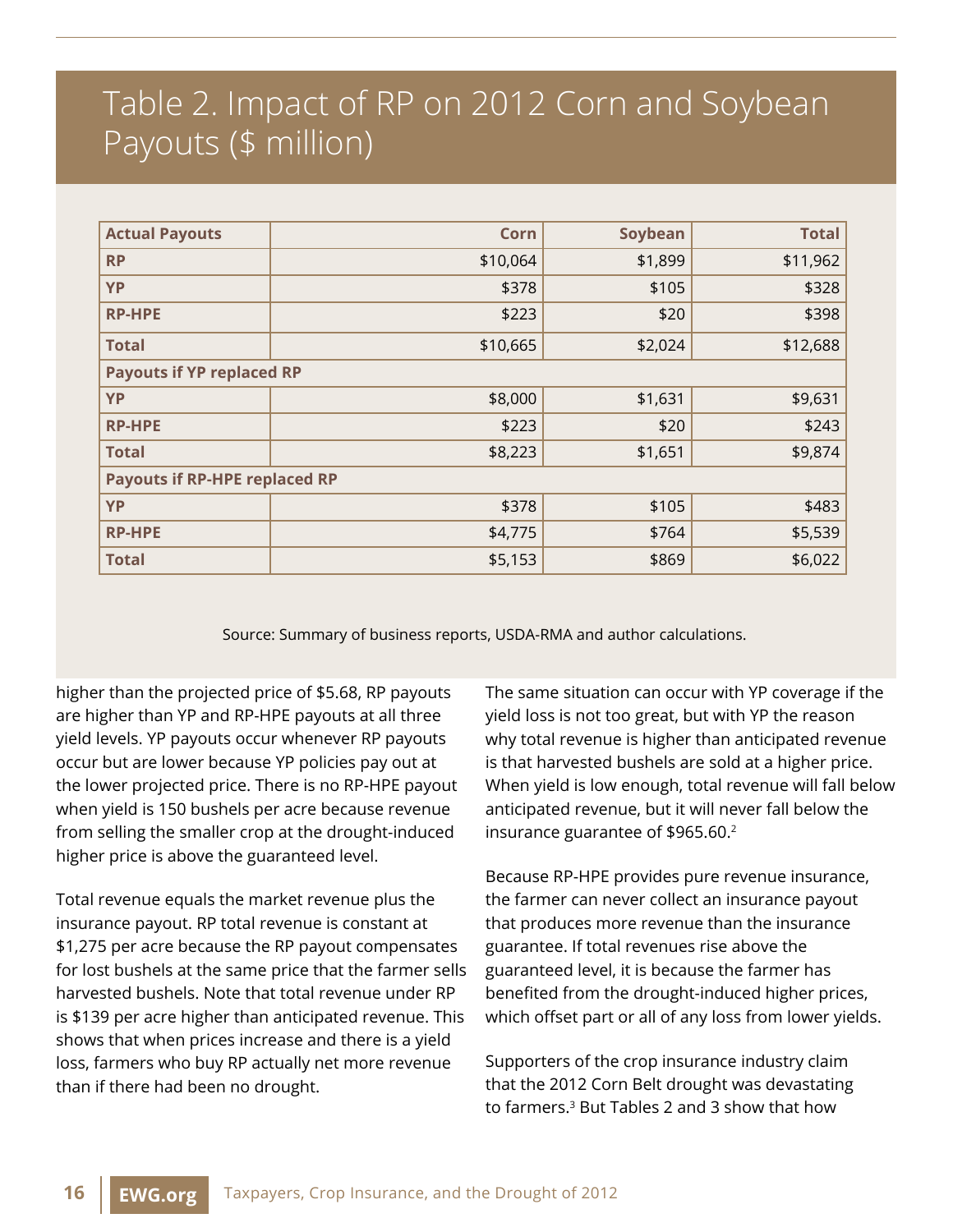# Table 3. Outcomes after Insurance Payments for a Drought-Stricken Corn Farmer

|                                 | <b>Harvested Yield (bu/acre)</b> |            |            |            |  |  |  |
|---------------------------------|----------------------------------|------------|------------|------------|--|--|--|
|                                 | $\mathbf 0$                      | 50         | 100        | 150        |  |  |  |
| <b>Market Revenue (\$/acre)</b> | \$0                              | \$375.00   | \$750.00   | \$1,125.00 |  |  |  |
| Payout (\$/acre)                |                                  |            |            |            |  |  |  |
| <b>RP</b>                       | \$1,275.00                       | \$900.00   | \$525.00   | \$150.00   |  |  |  |
| <b>RP-HPE</b>                   | \$965.60                         | \$590.60   | \$215.60   | \$0.00     |  |  |  |
| <b>YP</b>                       | \$965.60                         | \$681.60   | \$397.60   | \$113.60   |  |  |  |
| <b>Total Revenue</b>            |                                  |            |            |            |  |  |  |
| <b>RP</b>                       | \$1,275.00                       | \$1,275.00 | \$1,275.00 | \$1,275.00 |  |  |  |
| <b>RP-HPE</b>                   | \$965.60                         | \$965.60   | \$965.60   | \$1,125.00 |  |  |  |
| <b>YP</b>                       | \$965.60                         | \$1,056.60 | \$1,147.60 | \$1,238.60 |  |  |  |

Source: Calculated.

devastating the drought was depends on your definition of devastation. Given the high proportion of acres insured in 2012, the size of the payouts is one measure of devastation. Actual payouts to corn and soybean farmers totaled \$12.7 billion. When crop insurance contracts were signed before planting time in 2012, corn and soybean farmers expected to earn a total of \$116 billion in market revenue. Insurance payouts, then, will account for about 11 percent of total anticipated revenues. But RP policies accounted for almost all of these payouts, and RP payouts overstate actual economic losses because they do not account for the higher revenues farmers captured because of drought-induced higher prices.

Table 1 provides a better measure of the degree of devastation. Payouts would have been just over \$6 billion if farmers who bought RP coverage had instead bought RP-HPE policies – less than half of the actual payouts. As shown in Table 3, farmers with RP-HPE coverage would have had a solid floor under their revenues. By the RP-HPE measure of

devastation, losses due to the drought amounted to about 5 percent of anticipated revenues.

The point is not to argue that the drought did not seriously affect crop yields. Clearly it did. But given the high cost of the crop insurance program, it is reasonable to ask whether it makes any sense to entice farmers to buy Cadillac coverage with taxpayer dollars when a basic revenue guarantee is possible at much lower cost.

It is no mystery why farmers want to buy RP coverage: it is more heavily subsidized and it pays out more, hence farm profits are higher. There is only one possible risk management benefit for farmers who buy RP. Farmers who forward sell their crop face the risk that they will not have enough yield to deliver on the contract. If the price of the contracted commodity rises, producers with a short crop will lose money because they must purchase more expensive grain to honor their contract. Farmers who forward contract the exact same proportion of their crop that they insure with RP will find that the additional payout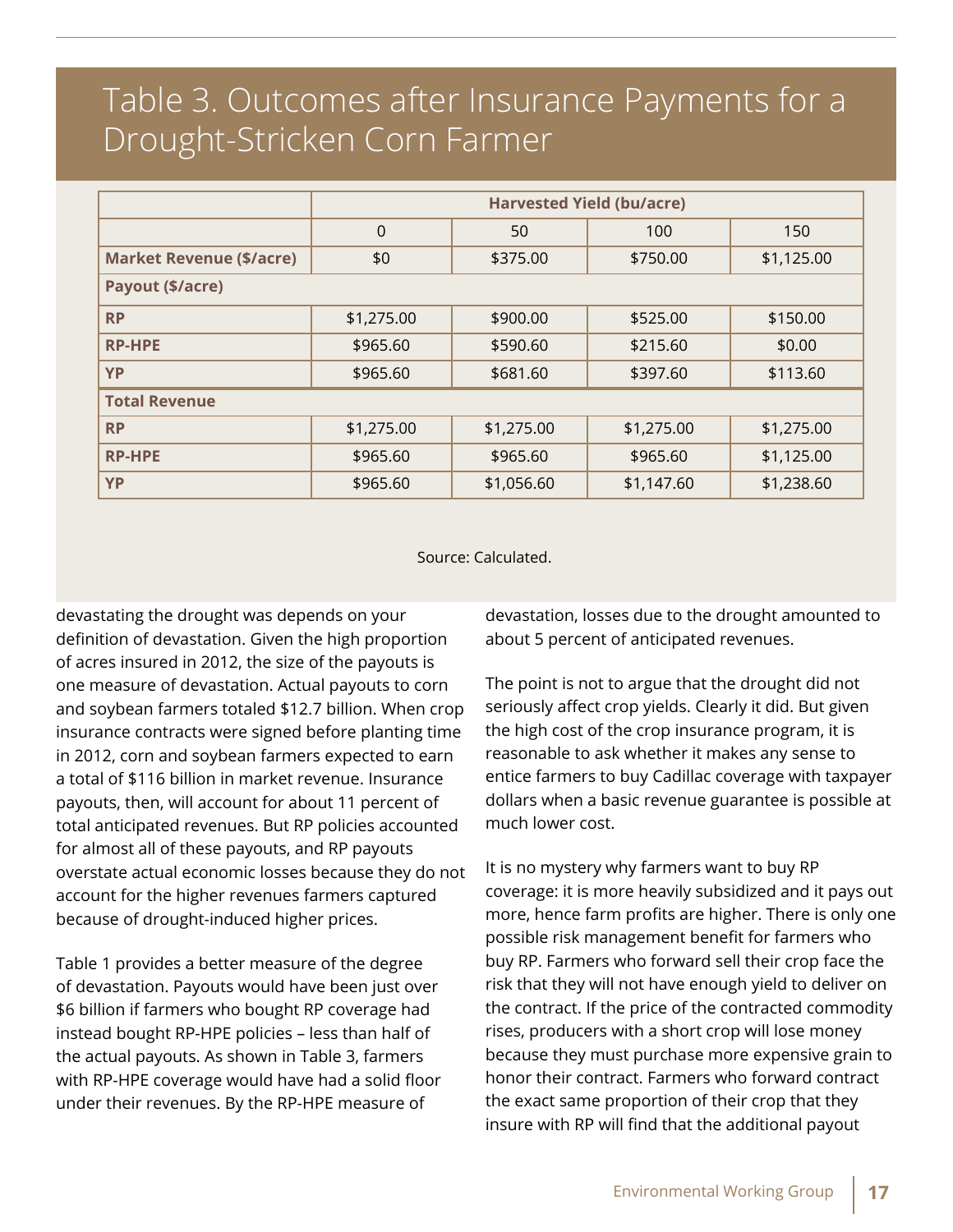under RP compensates them exactly for this hedging loss. Thus purchasing RP lowers the risk to farmers of forward selling their crop.

Given the pressure to cut funding for all agricultural programs, it is a stretch to argue that every dollar currently being used to encourage farmers to buy RP and high coverage levels is needed, when the only possible risk management benefit is to reduce some farmers' hedging risks. If farmers had to pay the full incremental costs of RP, only those who highly value the additional hedging risk protection would buy it. The rest would opt for RP-HPE or YP. This would dramatically lower the cost of the crop insurance program while still providing a generous safety net.

The considerable savings could be shared between deficit reduction and other programs in which both taxpayers and farmers have a fundamental stake in the outcome, such as conservation and research. Making farmers pay a larger share of the incremental cost of Cadillac insurance coverage would be a good place to start.